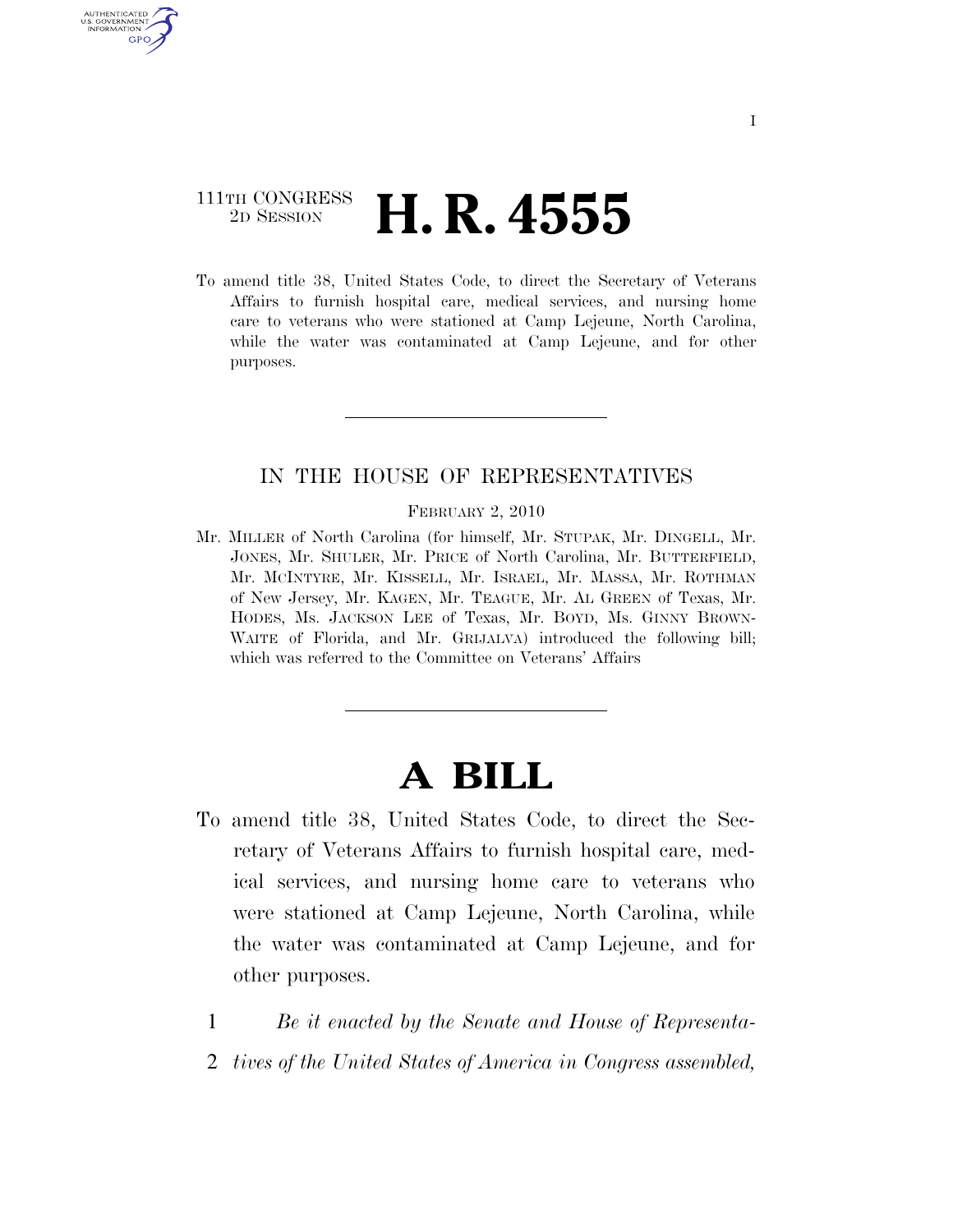**SECTION 1. SHORT TITLE.** 

 This Act may be cited as the ''Janey Ensminger Act''.

 **SEC. 2. HOSPITAL CARE, MEDICAL SERVICES, AND NURS- ING HOME CARE FOR VETERANS STATIONED AT CAMP LEJEUNE, NORTH CAROLINA, WHILE THE WATER WAS CONTAMINATED AT CAMP LEJEUNE.** 

9 (a) IN GENERAL.—Section  $1710(e)(1)$  of title 38, United States Code, is amended by adding at the end the following new subparagraph:

 $\langle f$  ''(F) Subject to paragraph (2), a veteran who, as a member of the Armed Forces, was stationed at Camp Lejeune, North Carolina, during a period, determined by the Secretary in consultation with the Agency for Toxic Substances and Disease Registry, in which the water at Camp Lejeune was contaminated by volatile organic com- pounds, including known human carcinogens and probable human carcinogens, is eligible for hospital care, medical services, and nursing home care under subsection 21 (a)(2)(F) for any illness, notwithstanding that there is in- sufficient medical evidence to conclude that such illness is attributable to such contamination.''.

(b) FAMILY MEMBERS.—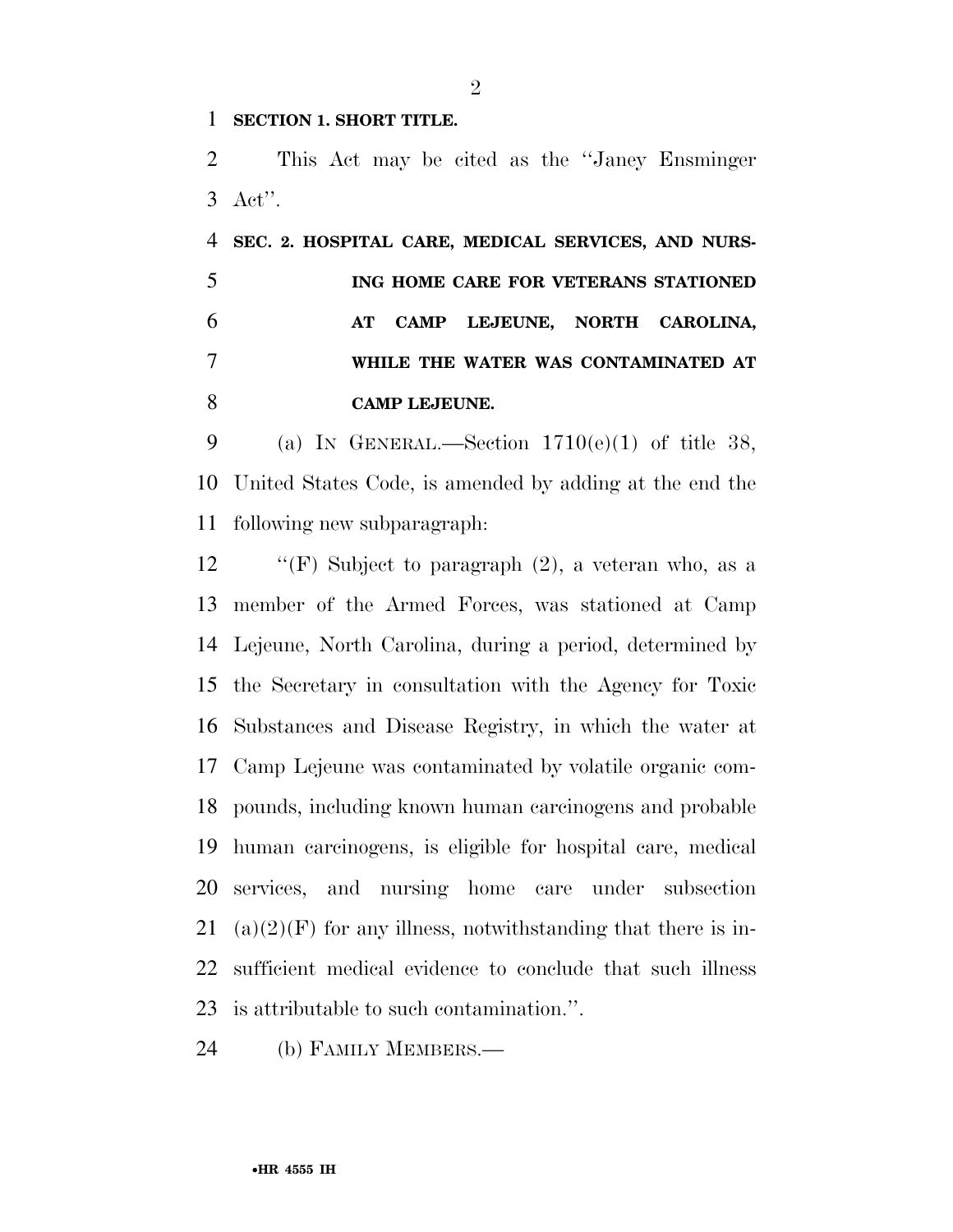(1) IN GENERAL.—Subchapter VIII of chapter 17 of title 38, United States Code, is amended by adding at the end the following new section:

 **''§ 1786. Health care of family members of veterans stationed at Camp Lejeune, North Caro- lina, while the water was contaminated at Camp Lejeune** 

8 "(a) IN GENERAL.—A family member of a veteran 9 described in subparagraph  $(F)$  of section  $1710(e)(1)$  of this title who resided at Camp Lejeune, North Carolina, during the period described in such subparagraph, or who was in utero during such period while the mother of such family member resided at such location, shall be eligible for hospital care, medical services, and nursing home care furnished by the Secretary for any covered condition, or any covered disability that is associated with a condition, that is associated with exposure to the contaminants in the water at Camp Lejeune during such period.

 ''(b) COVERED CONDITIONS AND DISABILITIES.—In this section, covered conditions and disabilities are those 21 conditions and disabilities described in section  $1119(a)(2)$ of this title.''.

23 (2) CLERICAL AMENDMENT.—The table of sec-tions at the beginning of such chapter is amended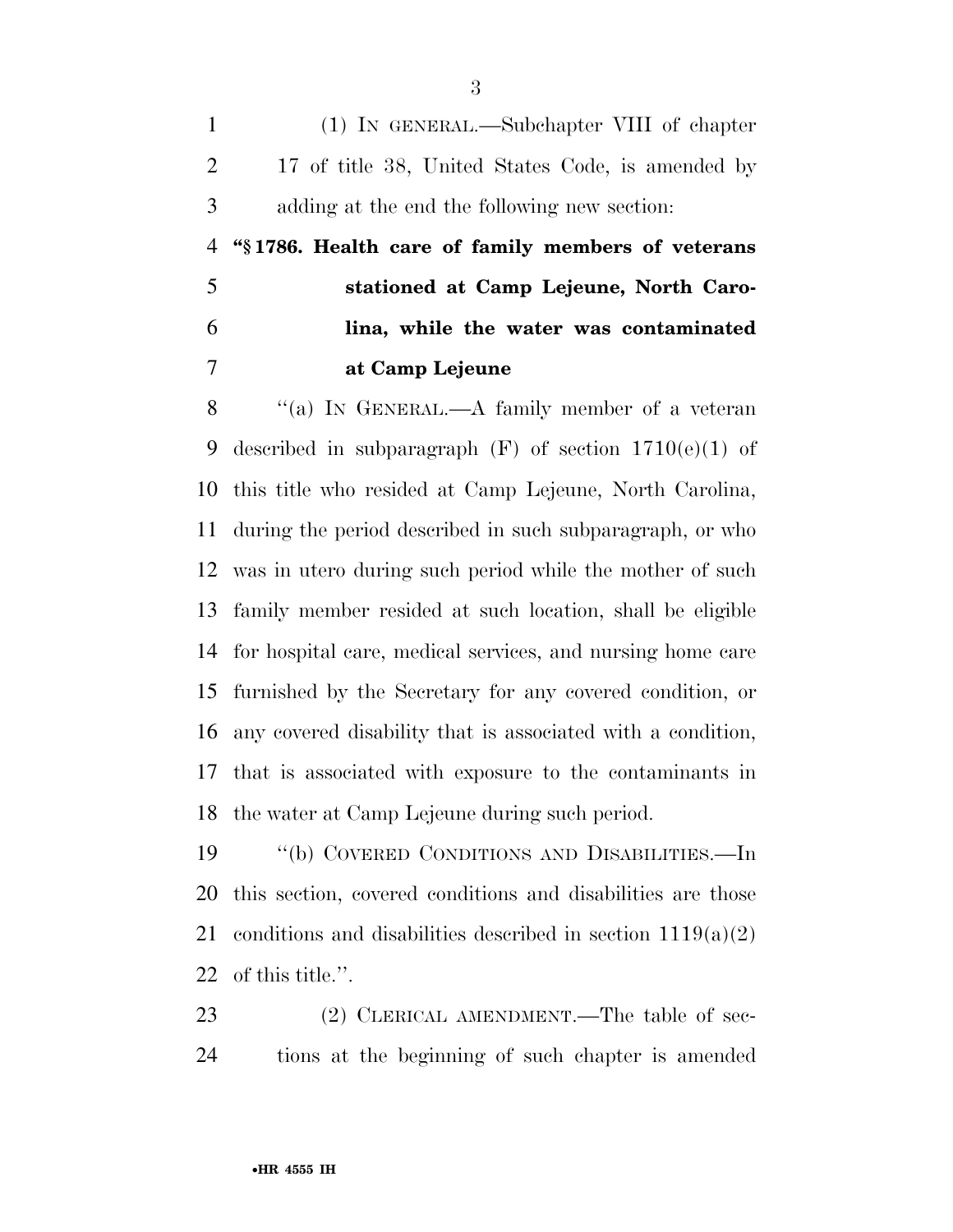| $\mathbf{1}$   | by inserting after the item relating to section 1785                                                                                                  |
|----------------|-------------------------------------------------------------------------------------------------------------------------------------------------------|
| $\overline{2}$ | the following new item:                                                                                                                               |
|                | "1786. Health care of family members of veterans stationed at Camp Lejeune,<br>North Carolina, while the water was contaminated at Camp<br>Lejeune.". |
| 3              | SEC. 3. PRESUMPTIONS OF SERVICE CONNECTION FOR ILL-                                                                                                   |
| $\overline{4}$ | NESSES ASSOCIATED WITH CONTAMINANTS                                                                                                                   |
| 5              | IN THE WATER SUPPLY AT CAMP LEJEUNE,                                                                                                                  |
| 6              | NORTH CAROLINA.                                                                                                                                       |
| 7              | (a) IN GENERAL.—Subchapter II of chapter 11 of                                                                                                        |
| 8              | title 38, United States Code, is amended by adding at the                                                                                             |
| 9              | end the following new section:                                                                                                                        |
| 10             | "\\$1119. Presumptions of service connection for ill-                                                                                                 |
| 11             | nesses associated with contaminants in                                                                                                                |
| 12             | the water supply at Camp Lejeune, North                                                                                                               |
|                |                                                                                                                                                       |
| 13             | Carolina                                                                                                                                              |
| 14             | "(a) PRESUMPTION.— $(1)$ For purposes of section                                                                                                      |
| 15             | 1110 of this title, and subject to section 1113 of this title,                                                                                        |
|                | 16 each illness, if any, described in paragraph (2) shall be                                                                                          |
|                | 17 considered to have been incurred in or aggravated by serv-                                                                                         |
| 18             | ice referred to in that paragraph, notwithstanding that                                                                                               |
| 19             | there is no record of evidence of such illness during the                                                                                             |
| 20             | period of such service.                                                                                                                               |
| 21             | "(2) An illness referred to in paragraph $(1)$ is any                                                                                                 |
| 22             | diagnosed or undiagnosed illness that—                                                                                                                |
| 23             | "(A) the Secretary determines, in consultation                                                                                                        |
| 24             | with the Agency for Toxic Substances and Disease                                                                                                      |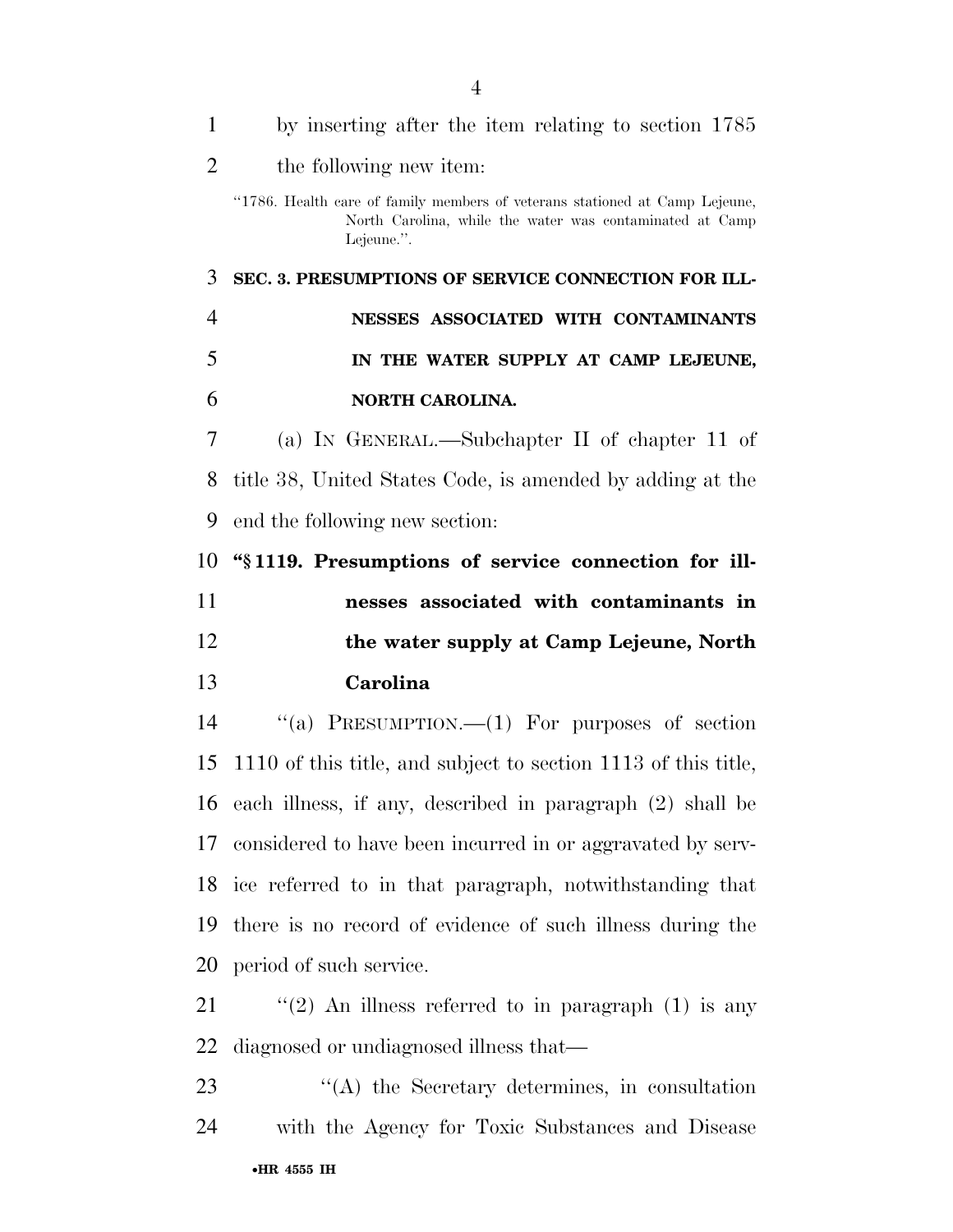Registry, in regulations prescribed under this section to warrant a presumption of service connection by reason of having a positive association with exposure to volatile organic compounds, including known human carcinogens and probable human carcino- gens, known or presumed to be associated with serv- ice in the Armed Forces at Camp Lejeune, North Carolina, during a period determined by the Sec- retary in consultation with the Agency for Toxic Substances and Disease Registry; and

 $\langle G \rangle$  becomes manifest within the period, if any, prescribed in such regulations in a veteran who served on active duty at Camp Lejeune, North Caro- lina, and by reason of such service was exposed to such compounds.

 ''(3) For purposes of this subsection, a veteran who served on active duty at Camp Lejeune, North Carolina, 18 during the period referred to in paragraph  $(2)(A)$  and who has an illness described in paragraph (2) shall be pre- sumed to have been exposed by reason of such service to the compound associated with the illness in the regulations prescribed under this section unless there is conclusive evi- dence to establish that the veteran was not exposed to the compound by reason of such service.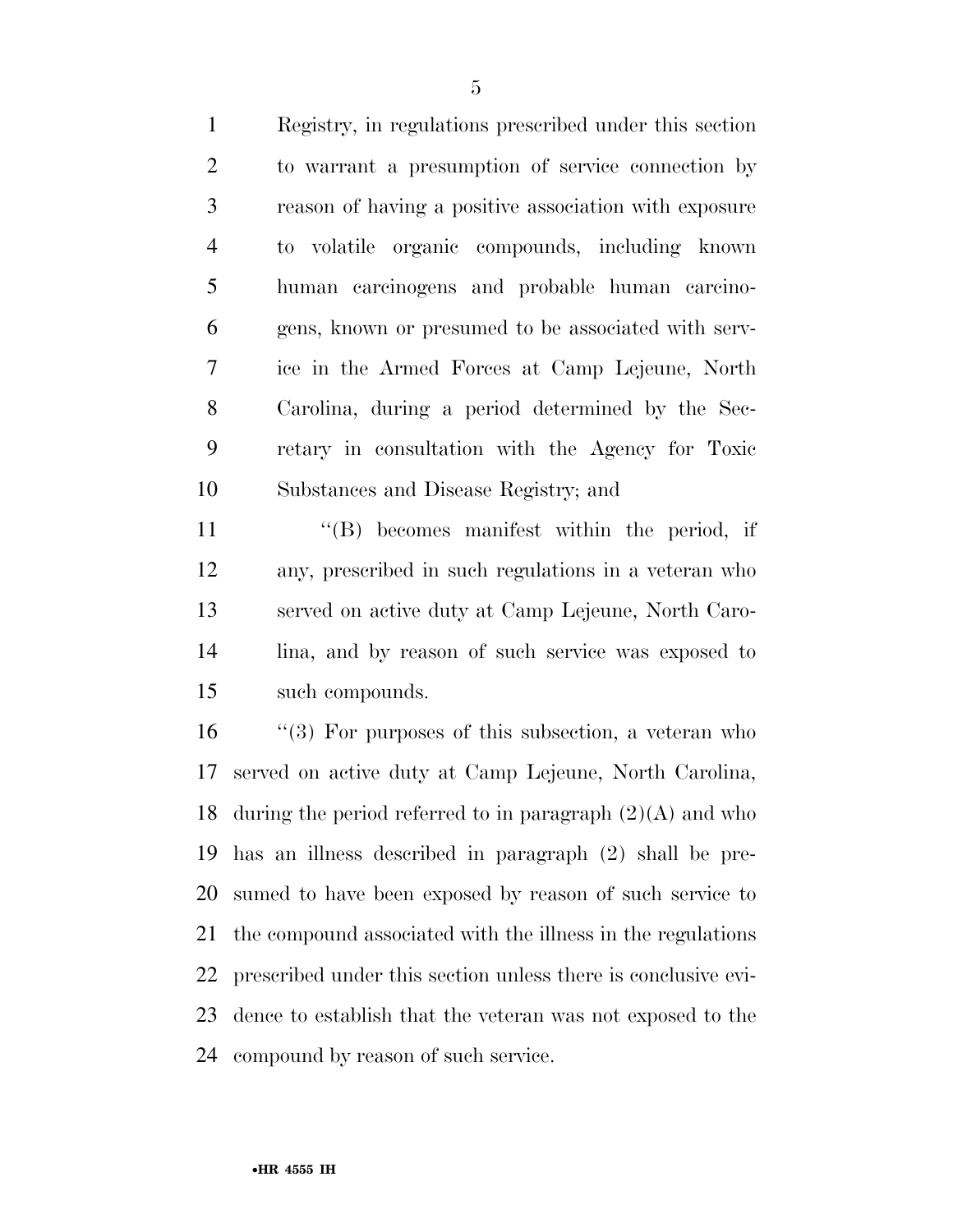''(b) DETERMINATIONS RELATING TO DISEASES.— (1) Whenever the Secretary determines, in consultation with the Agency for Toxic Substances and Disease Reg- istry, on the basis of sound medical and scientific evidence, that a positive association exists between the exposure of humans to a volatile organic compound known or pre- sumed to be present in the water supply at Camp Lejeune, North Carolina, and the occurrence of a disease in hu- mans, the Secretary shall prescribe regulations providing that a presumption of service connection is warranted for that disease for the purposes of this section.

12 ''(2) In making determinations for the purpose of this subsection, the Secretary shall take into account all other sound medical and scientific information and analyses available to the Secretary. In evaluating any study for the purpose of making such determinations, the Secretary shall take into consideration whether the results are statis- tically significant, are capable of replication, and with-stand peer review.

 $\frac{1}{20}$  (3) An association between the occurrence of a dis- ease in humans and exposure to a volatile organic com- pound shall be considered to be positive for the purposes of this section if the credible evidence for the association is equal to or outweighs the credible evidence against the association.